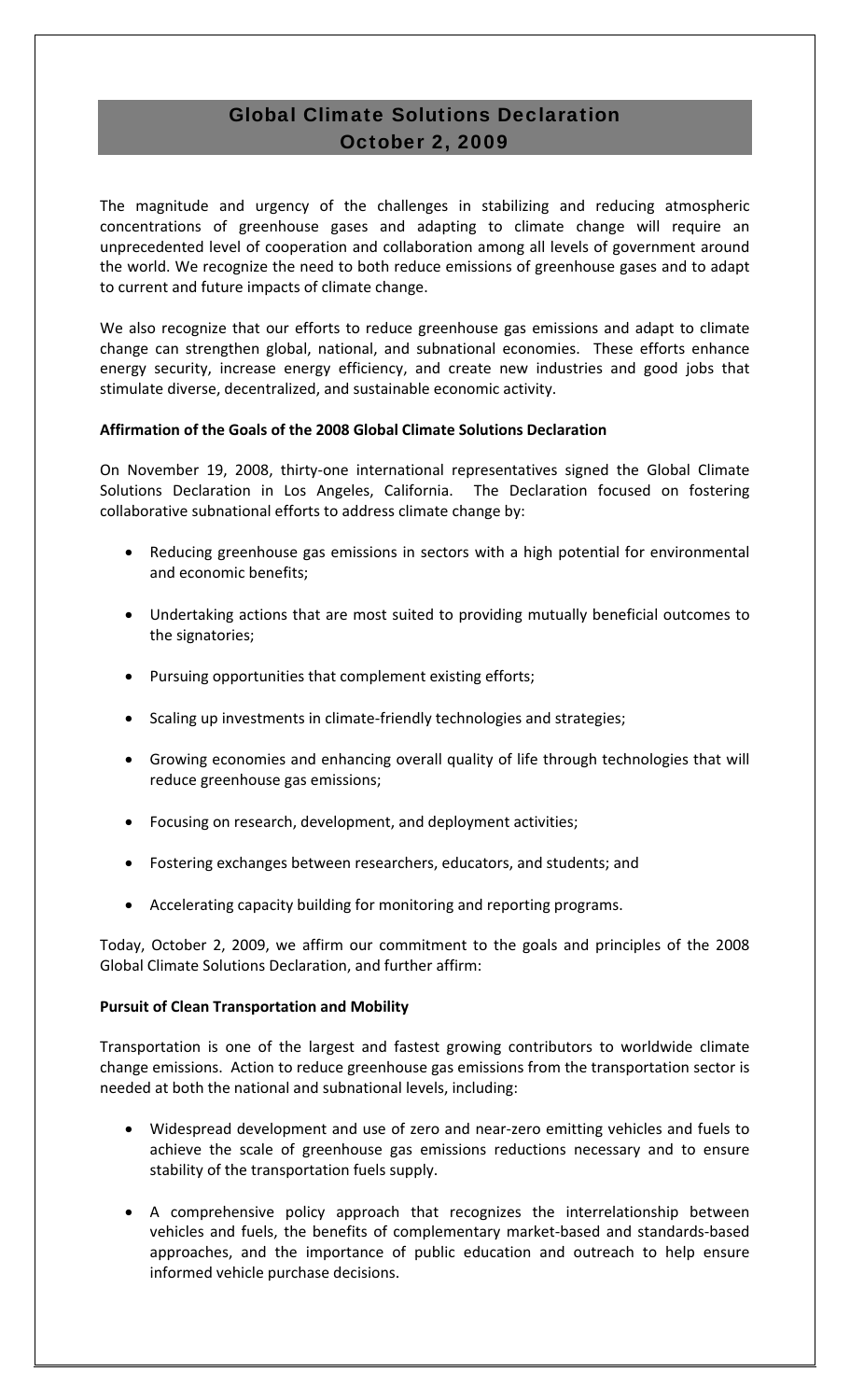- Land use and transportation planning and financing that increases mobility choice and reduces emissions by providing a balance between housing, employment, and services and enables widespread access to transit, biking, and walking infrastructure.
- Research, development, and deployment activities that are prioritized to meet the nearand long‐term need for cleaner and more efficient transportation technologies.

We support the above strategies to address greenhouse gas emissions in the transportation sector. We believe that transportation systems and technologies must be designed and implemented in ways that enhance mobility while at the same time reducing greenhouse gas emissions.

#### **Support for National Climate Change Legislation**

Efforts of national governments to address climate change are important in guiding global consensus to act. Recognizing the concept of differentiated responsibility, strong national policies are crucial to coordinated global efforts to reduce greenhouse gas emissions and adapt to climate change. We support efforts throughout the world to enact national legislation that addresses climate change.

Developed countries must take strong steps to reduce emissions of greenhouse gases and provide examples of global leadership. We believe that the United States must enact comprehensive climate change legislation during the current session of the U.S. Congress in order to put the world on a path to greenhouse gas stabilization.

#### **Inclusion of Forests in Climate Policy**

Deforestation accounts for 20% of global greenhouse gas emissions, more than the entire global transportation sector, but was excluded from the Kyoto Protocol. Actions to protect and restore forests must be a key component of climate protection. We therefore call upon all governments to advocate for the inclusion of mechanisms, such as Reduced Emissions from Deforestation and Forest Degradation, within the global framework for combating climate change.

#### **Need for Adaptation Efforts**

Climate change is an immediate and long‐term threat. Right now, climate change is affecting our food and water quality and supply, human health and well‐being, and our valuable natural resources. The impacts of climate change are being felt in our cities, provinces, states, regions, and nations. The most vulnerable of our people are often the most adversely impacted.

The breadth and severity of impacts from climate change will continue for decades, even if our efforts to reduce greenhouse gas emissions were to be fully implemented tomorrow. The longer we wait to respond, the more difficult and costly it will be.

We support collaborative efforts to adapt to climate change including:

- Sharing plans to help people and nature survive the unavoidable adverse impacts of climate change;
- Advocating for a comprehensive role for adaptation in international climate policy under development by the United Nations Framework Convention on Climate Change (UNFCCC);
- Developing ecosystem-based adaptation strategies that increase resilience and protect natural resources that sustain life on earth; and
- Implementing comprehensive state and local adaptation policies and programs that protect the most at‐risk individuals.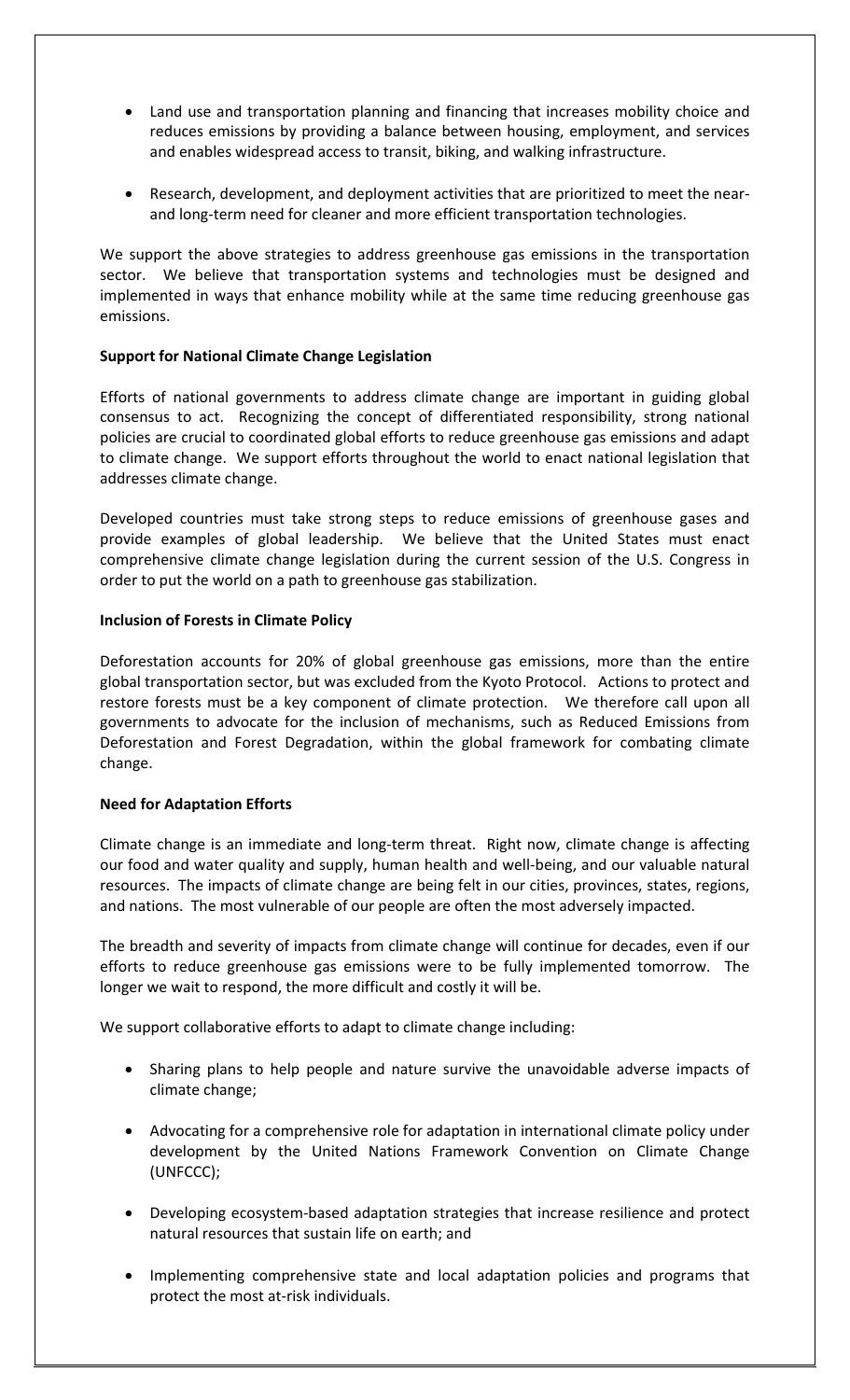#### **Recognition of the Role of Sub‐National Governments**

Current global efforts to address climate change focus on the ongoing negotiations under the UNFCCC. We recognize the important role of subnational governments in addressing the global challenges associated with climate change. We embrace the overarching principles of subnational engagement and support for the efforts of national governments which include:

- Developing a shared vision for global security and prosperity;
- Pursuing adaptation strategies to address current and future climate change;
- Mitigating greenhouse gas emissions;
- Supporting the use of finance mechanisms to address global warming; and
- Promoting technology transfer and capacity building agreements.

In the spirit of common and differentiated responsibilities and respective capabilities, we agree to work together in solidarity as cities, provinces, states, and regions and nations in developed and developing countries to craft our environmental, economic and social development policies. We agree to consider the impacts of climate change in our economic and social development policies.

We agree to rely on a territorial approach, which is a coordinated and collaborative approach within subnations and regions that is intended to increase effectiveness in combating and adapting to climate change.

We commit to work together to promote recognition of the role of subnational governments at the 15<sup>th</sup> UNFCCC Conference of Parties and in future international forums. We support negotiations leading toward international recognition of this role.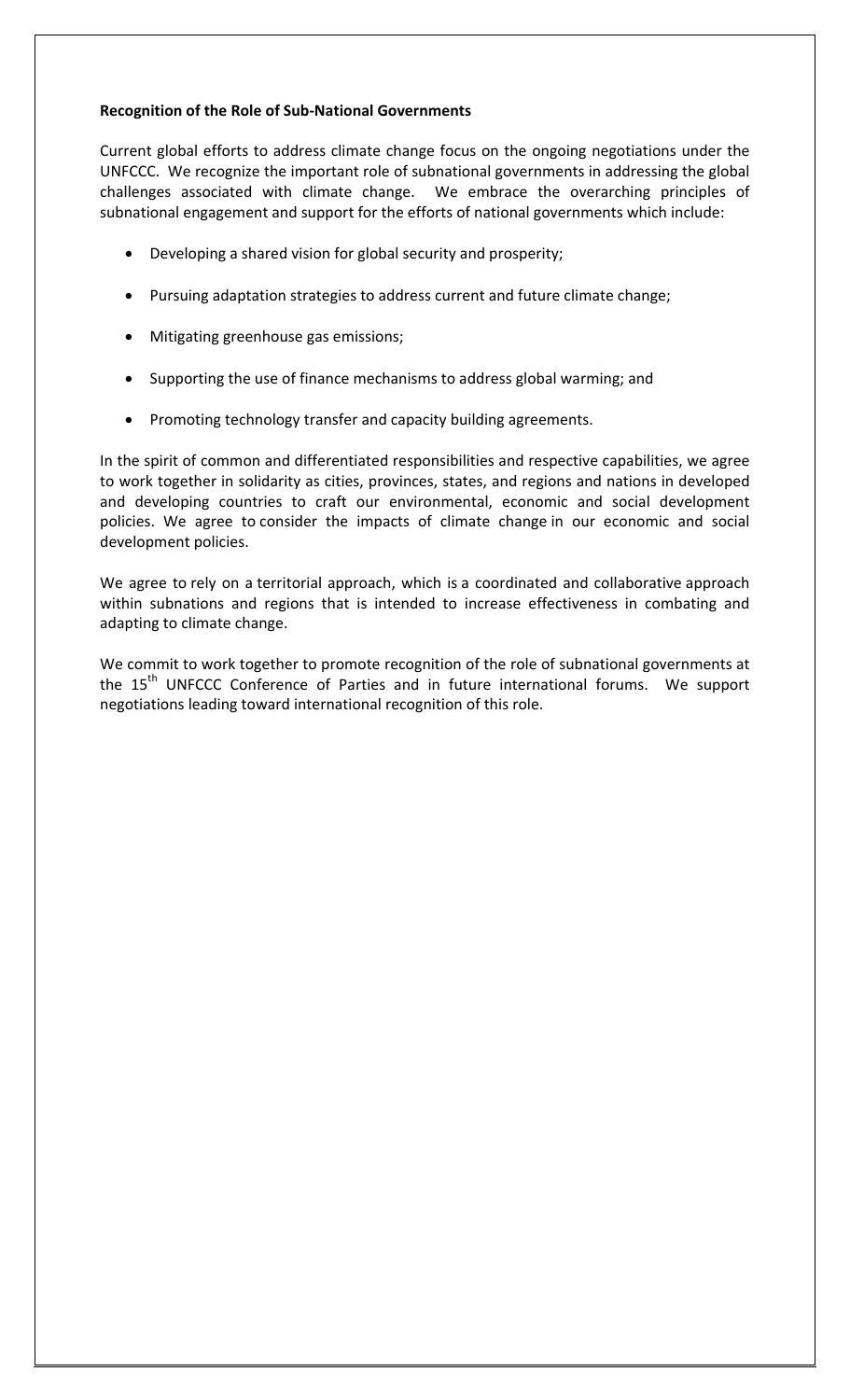#### **United States of America**

Arnold Schwarzenegger Governor, State of California

at  $\alpha$   $\omega$ 

Pat Quinn Governor, State of Illinois

uda

John Baldacci Governor, State of Maine

FALI

David Paterson Governor, State of New York

alance reil

Theodore Kulongkki/<br>Governor, State of Oregon

Tim Kaine Governor, State of Virginia

Jim Doylé

Governor, State of Wisconsin

 $\epsilon$ L

Jodi Rell Governor, State of Connecticut

Mark Parkinson Governor, State of Kansas

Jennifer Granholm Governor, State of Michigan

1101) Bill Richardson

**Bill Richardson** Governor, State of New Mexico

Governor, State of U.S. Virgin Islands

<u>Ch</u>

Chris Gregoire Governor, State of Washington

John P. de Jongh, Jr.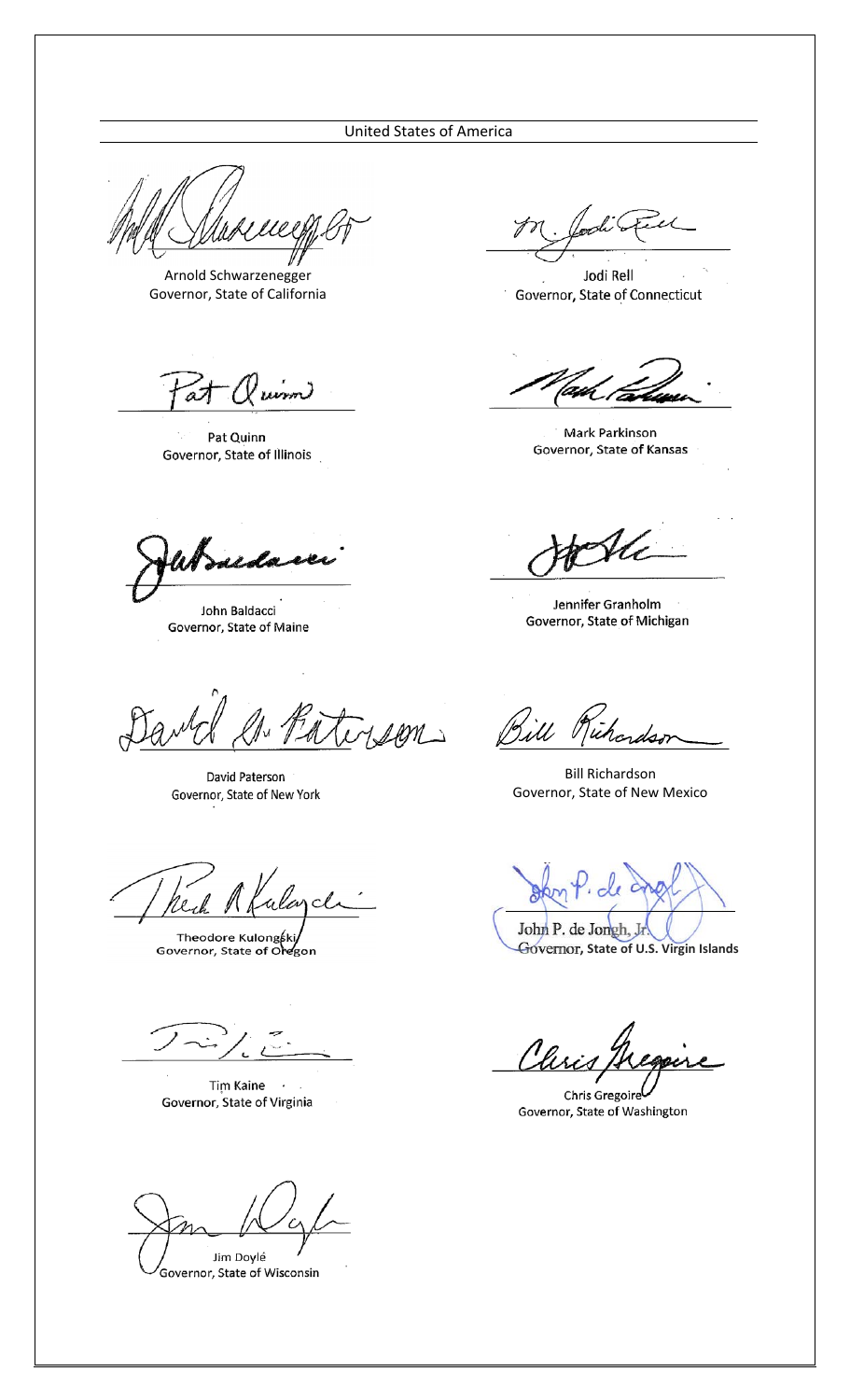## Republic of Algeria



Minister of the Environment, and Landscape Planning

Australia

Honorable Peter Beattie Premier, Province of Queensland

Honorable Gavin Jennings Minister for Environment and Climate Change, Victoria

Austria

Nicholas Berlakovich Minister for Agriculture, Forestry, **Environment and Water Management** 

#### Federative of Brazil

Arnóbio Marques de Almeida Júnior Governor, State of Acre

ĺЛ

Carlos Eduardo de Souza Braga Governor, State of Amazonas

Ana Júlia de Vasconcelos Carepa Governor, State of Pará

io Waldez Góes da Silva Anto

ernor, State of <mark>Amapá</mark> G

**Blairo Maggi** Governor, State of Mato Grosso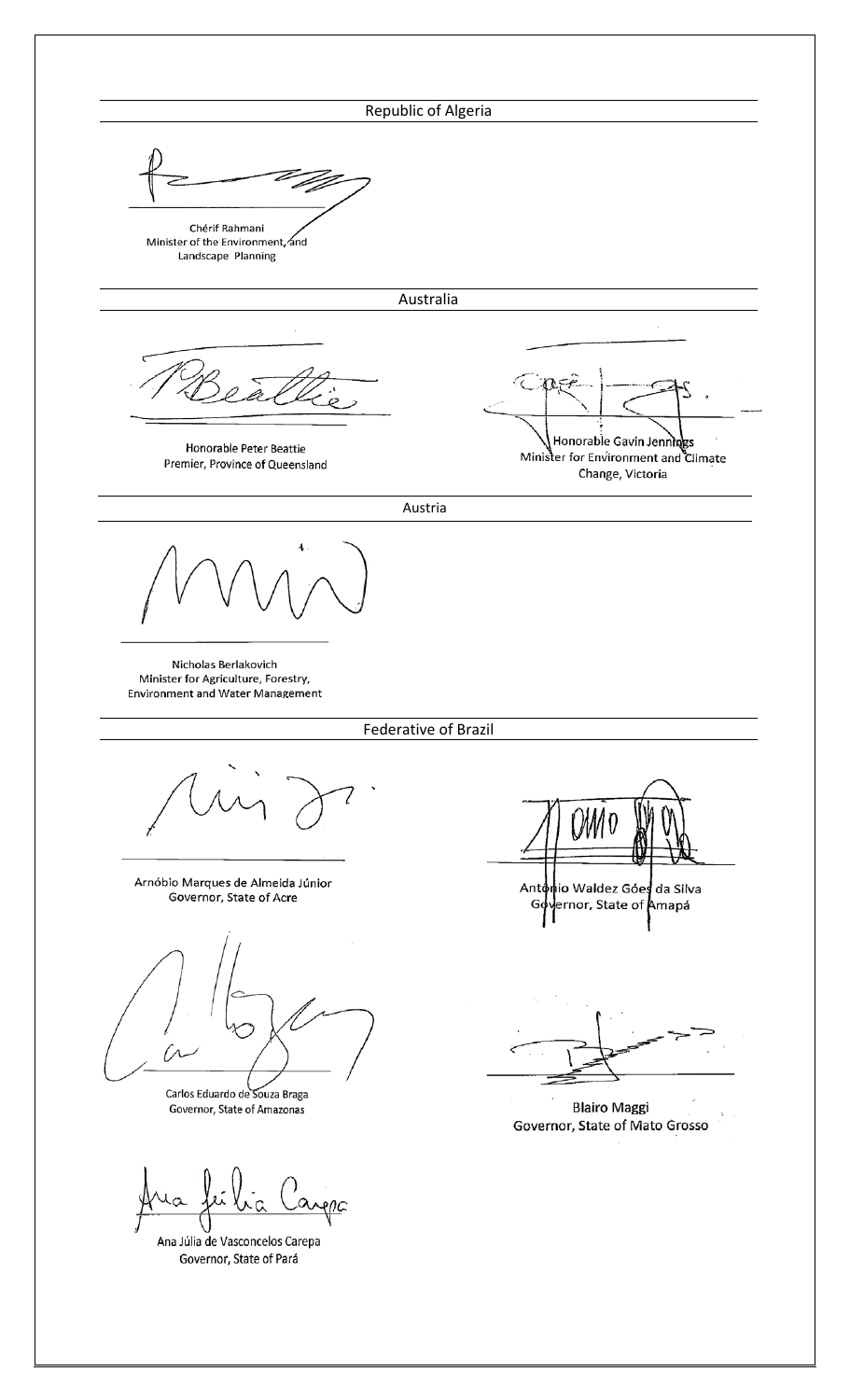Canada

Gordon Campbell

Premier, Province of British Columbia

**Rick Miles** Minister of the Environment New Brunswick

nu E S

Darrell Dexter Premier, Province of Nova Scotia

Jean Charest Premier, Province of Québec

David Miller Mayor of Toronto, Canada

Denmark

Lord Mayor Ritt Bjerregaard Mayor of Copenhagen, Denmark

GUOS WYARE H

Christian Guyonvarc'h,<br>Vice President of the Regional<br>Government, Brittany Region

**Gary Doer** Premier, Province of Manitoba

Premier Danny Williams Newfoundland and Labrador

**Dalton McGuinty** Premier of Ontario

Elaine Taylor Minister of Environment of Yukon

France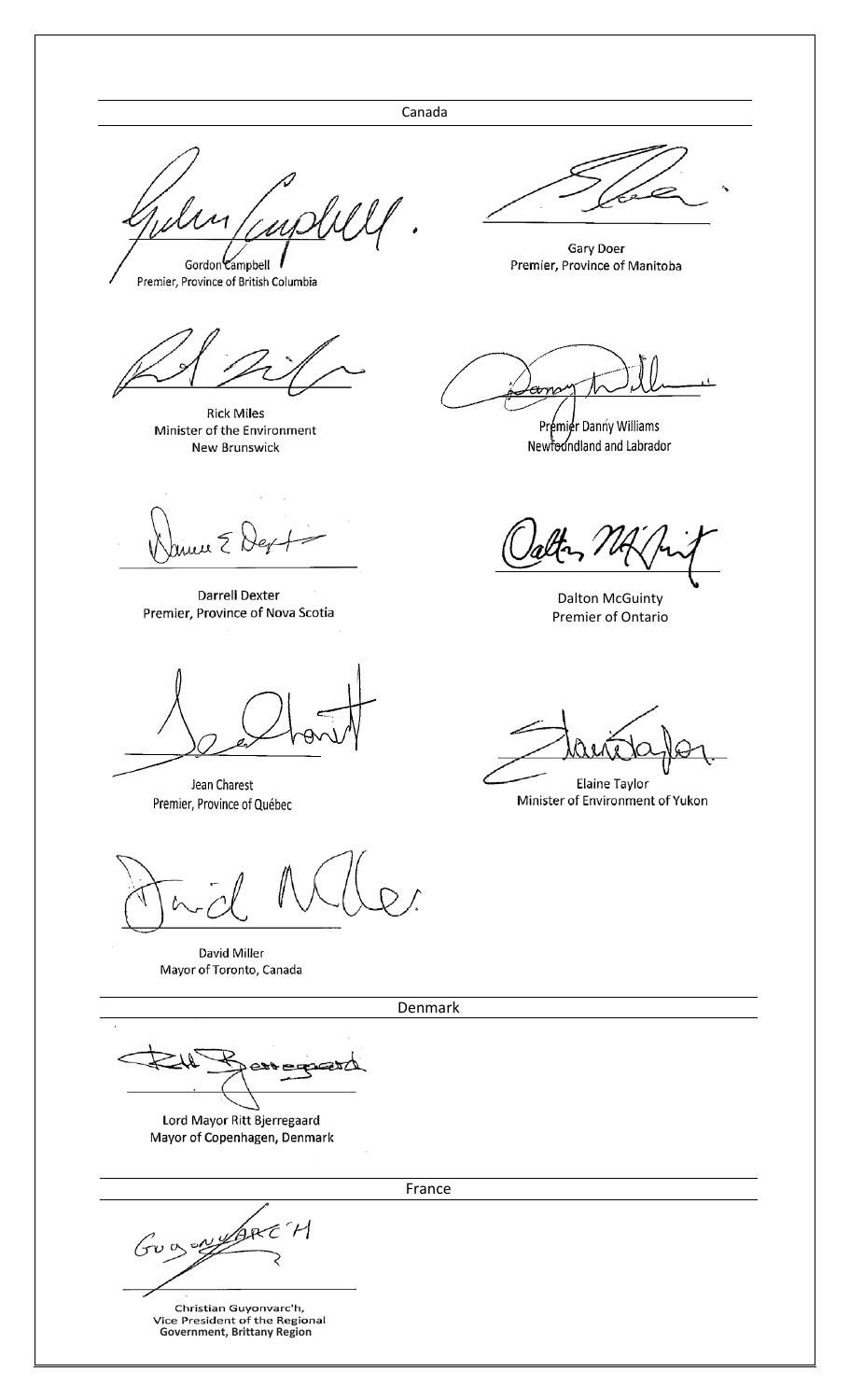Irwandi Yusuf Governor, Province of Aceh

**Fauzi Bowo** Governor, Province of Jakarta

Italy

Ruint

Roberto Formigoni President of Lombardy Regional Administration

United Mexican States

Governor Fernando Eutimio Ortega Barnés Campeche

Dr. Adrián Fernandez President National Institute of

Ecology

Federative Republic of Nigeria

Dr. Emmanuel Eweta Uduaghan Governor of Delta State

Babatunde Raji Fashola [SAN] Governor, State of Lagos

Republic of the Philippines

abor \*

Salvacion Z. Perez Governor, Province of Antique

Gwendolyn Garcia Governor, Province of Sebu

Republic of Senegal

Coumba Ndoffene Diouf President of Region Fatick